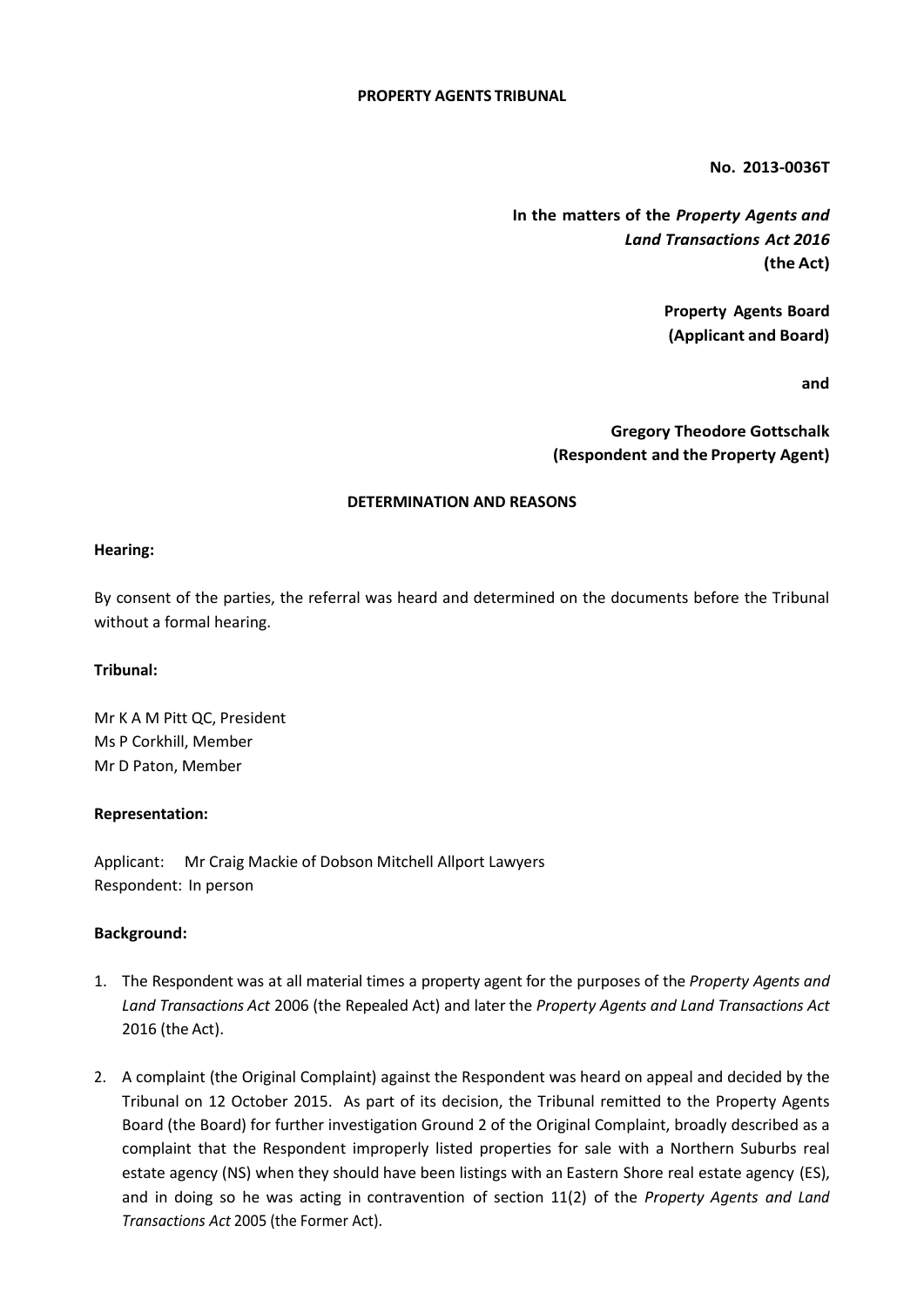3. As a consequence of the further investigation of Ground 2 of the Original Complaint the Board referred the following two fresh complaints to the Tribunal:

# **Complaint 1:**

- (a) The Respondent carried out the functions of a property consultant on behalf of NS when employed by ES in contravention of section 11(2) of the *Property Agents and Land Transactions Act* 2005 (the Former Act) between September 2011 and March 2012;
- (b) The Respondent directed and/or encouraged two people to accept employment with NS, carrying out the functions of property consultants, between January 2012 and March 2012 when at the same time they were employed by ES and that behaviour by the Respondent constituted Professional Misconduct for the purposes of section 93 of theFormer Act; and
- (c) The Respondent, between January 2012 and March 2012, concealed or attempted to conceal that he and the Partnership Team were carrying out the functions of property consultants for NS by recording, or causing to be recorded, listings, contracts and sales under the name of a person who was not the listing or selling agent for NS and that behaviour constituted Professional Misconduct for the purposes of section 93 of the Former Act.

# **Complaint 2:**

The Respondent failed to assist or cooperate with the Board contrary to the provisions of section 105 of the Former Act during the investigation of the Original Complaint and the re- investigation of Ground 2 of the Original Complaint (the Complaint), and that behaviour constituted Professional Misconduct for the purposes of section 93 of the Former Act.

- 4. The Respondent acknowledged in writing that he was guilty of complaints 1(a), (b) and (c) and complaint 2.
- 5. The Tribunal, having regard to the material before it including the Respondent's acknowledgment of guilt, finds the Respondent guilty of each allegation in each complaint.
- 6. The parties consented in writing to orders which the Tribunal might make.
- 7. The Tribunal considers that the orders consented to are appropriate, and makes the following Orders:
	- 1. That the Property Agent is prohibited from conducting all or any part of real estate agency business, property management business, or general auctioneering business for a period of 2 years in accordance with s.110(1)(e) of the *Property Agents and Land Transactions Act* 2016*,* such order to be wholly suspended on the following conditions:
		- 1.1 That the Property Agent commit no further breaches of his obligations as a property representative and business owner as defined in the *Property Agents and Land Transactions Act* 2016*,* the *Property Agents and Land Transactions Regulations* 2017*,* and/or the relevant Code of Conduct for a period of 2 years;